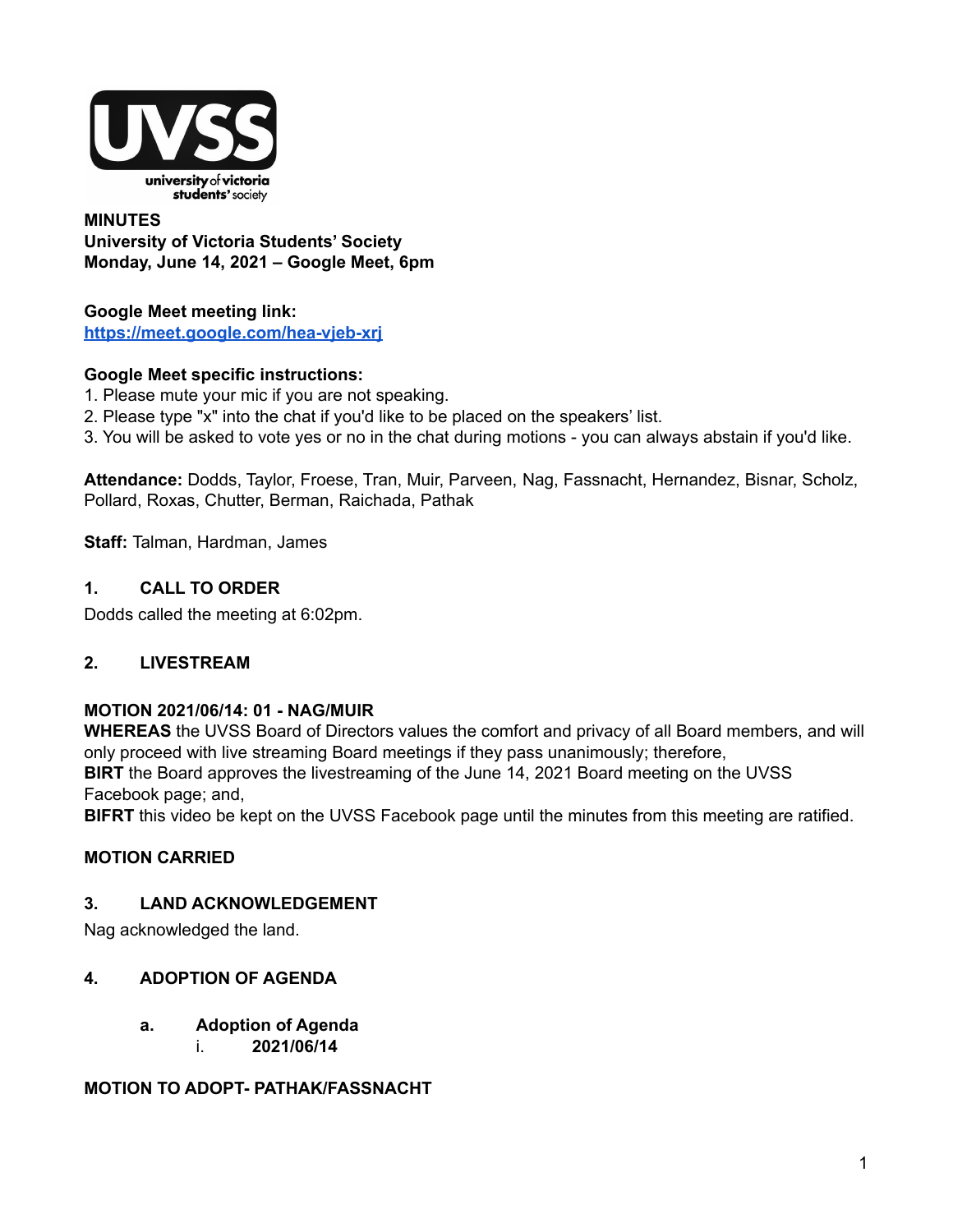**MOTION TO AMEND - NAG/CHUTTER** To add Nag's motion to the agenda **MOTION CARRIED**

**MOTION TO AMEND - HERNANDEZ/PATHAK** To add Hernandez's motions to the agenda **MOTION CARRIED**

**MOTION TO AMEND - GUPTA/FASSNACHT** To add Gupta's board report **MOTION CARRIED**

#### **MOTION CARRIED**

**b. Adoption of Minutes**

i. **2021/05/31**

**MOTION TO ADOPT - PATHAK/BISNAR**

**MOTION TO AMEND - HERNANDEZ/ROXAS** To add directors reports **MOTION CARRIED**

#### **MOTION CARRIED**

**Ii. 2021/06/07**

**MOTION TO ADOPT - NAG/RAICHADA MOTION CARRIED**

#### **5. PRESENTATIONS & ANNOUNCEMENTS**

- **a. PRESENTATIONS**
- **b. ANNOUNCEMENTS**

#### **6. REPORTS**

#### **a. EXCLUDED MANAGERS**

#### **b. PORTFOLIOS**

- 1. Campaigns and Community Relations
- 2. Finance and Operations
- 3. Outreach and University Relations
- 4. Student Affairs
- 5. Events
- 6. International Student Relations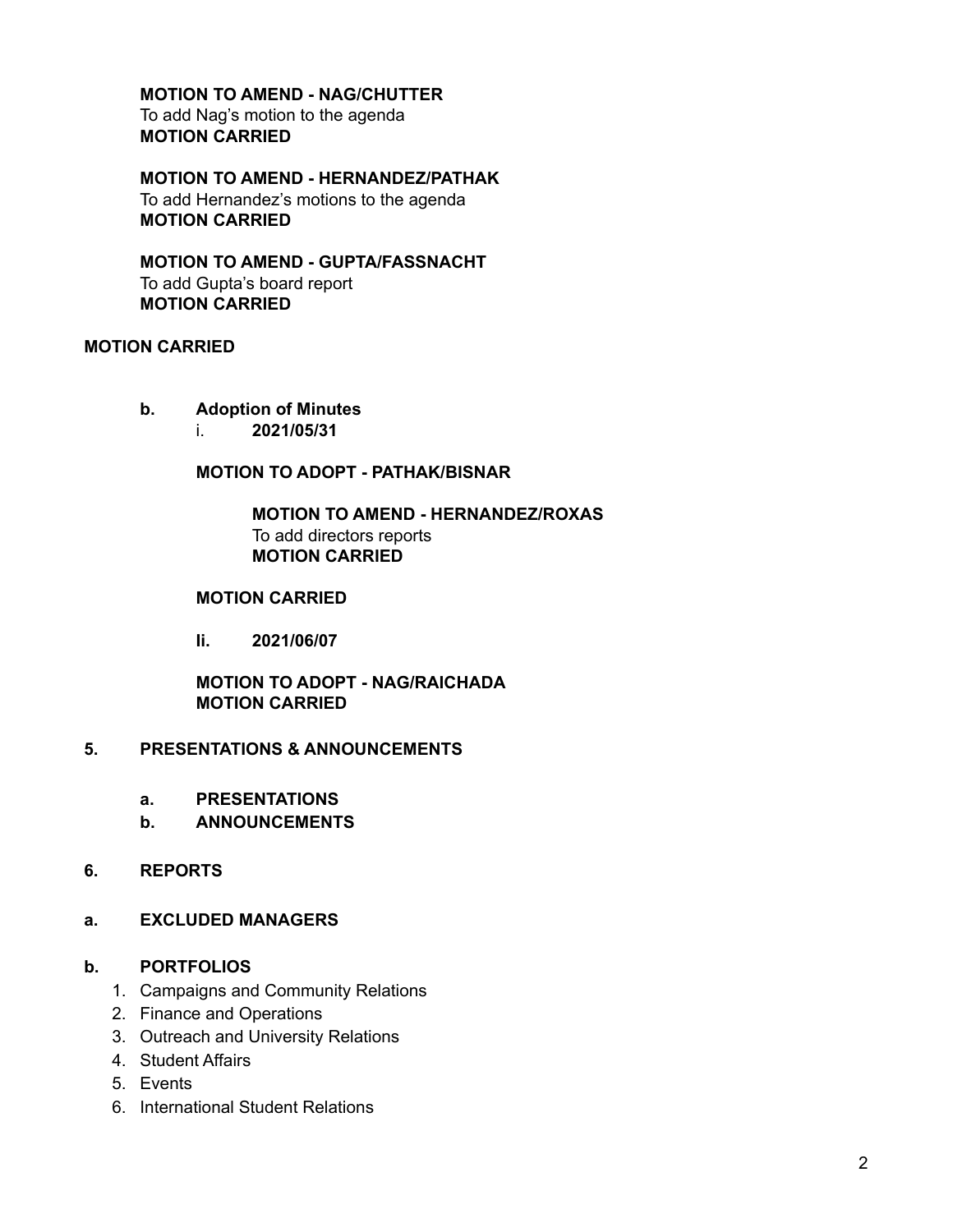## **COMMITTEES AND COUNCILS**

- 1. Electoral
- 2. Executive Committee
- 3. Food Bank & Free Store
- 4. Peer Support Centre

### **CONSTITUENCY ORGANIZATIONS & NSU**

- 1. GEM
- 2. NSU
- 3. Pride
- 4. SOCC
- 5. SSD
- **7. QUESTION PERIOD (15 mins)**

#### **8. EMAIL MOTIONS**

#### **MOTION 2021/06/01 - POLLARD/DODDS**

BIRT that the Board approves the following statement regarding the Fairy Creek blockade https://docs.google.com/document/d/1gwKsFofcvgbnDteT2sDnYaamd5tIP5IgliO7EHV\_KLQ/edit# **MOTION CARRIED**

**9. MAIN MOTIONS**

#### **a. PRIORITY BUSINESS**

## **MOTION 2021/06/14: 02 - ROXAS/PATHAK**

**WHEREAS** the UVSS Semi-Annual General Meeting was determined last meeting to be scheduled for February 24, 2022; and,

**WHEREAS** UVic's reading break runs from February 21-25, 2022; therefore,

**BIRT** the UVSS Semi-Annual General Meeting is rescheduled for February 17, 2022.

#### **MOTION CARRIED**

#### **MOTION 2021/06/14: 03 - POLLARD/CHUTTER**

**WHEREAS** various UVic Senate committees are seeking undergraduate student representatives; and **WHEREAS** for the Senate Committee on Admissions, Re-Registration and Transfer Appeals received two nominations; and,

**WHEREAS** voting was conducted through a secret ballot webvote, and reached quorum and decisive results; therefore,

**BIRT** that the successful candidate, Deborah Berman, is ratified as the undergraduate representative on the Senate Committee on Admissions, Re-Registration and Transfer Appeals.

#### **MOTION CARRIED**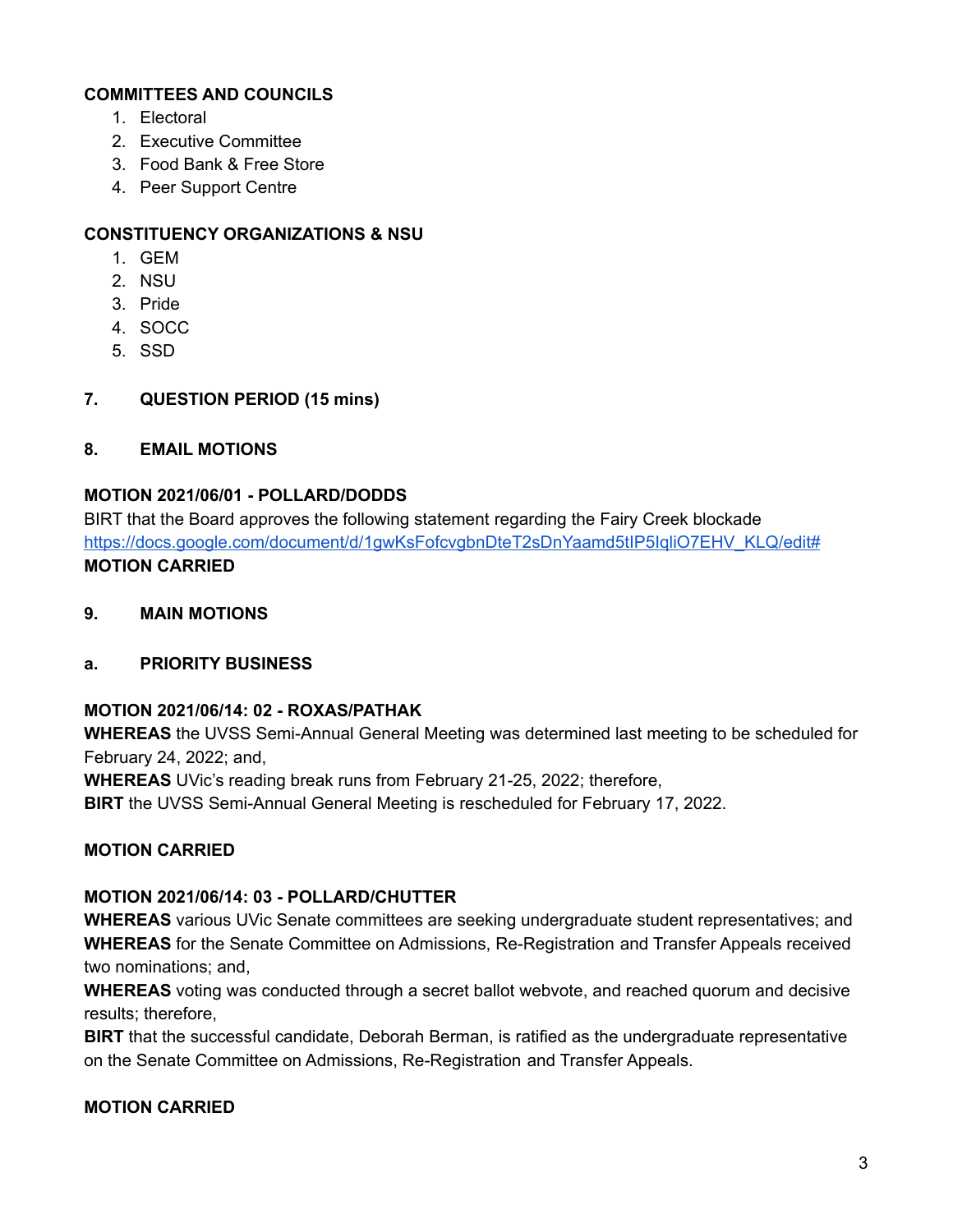## **MOTION 2021/06/14: 04 - HERNANDEZ/PATHAK**

**WHEREAS** the UVic Committee for a Teaching Excellence Award for Graduate Students is seeking an undergraduate student representative; and,

**WHEREAS** one nomination was received for this committee; therefore,

**BIRT** the Board ratifies Delicia Jacobs as the undergrad student representative on the Selection Committee for Teaching Excellence Award for Graduate Students.

## **MOTION CARRIED**

#### **MOTION 2021/06/14: 05 - NAG/FASSNACHT**

**WHEREAS** the UVic Appointment Committee for the Dean of the Faculty of Fine Arts is seeking an undergraduate student representative and an alternate representative; and,

**WHEREAS** more than one nomination was received for this committee; therefore,

**BIRT** the UVSS board votes by secret ballot for the primary representative, and the runner up is the alternate representative.

Nominations: Sydney Hunt Olivia Jackson

Elected rep: Sydney Hunt

**MOTION CARRIED**

**MOTION TO RECESS - ROXAS/PATHAK** Break for 10 minutes **MOTION CARRIED**

## **MOTION 2021/06/14: 06 - ROXAS/FASSNACHT**

**WHEREAS** the Access4All campaign, which was initiated by the Society for Students with a Disability (SSD), advocates for the needs of students with disabilities to university stakeholders; and **WHEREAS** the asks outlined by the Access4All campaign (see Appendix A) directly address concerns faced by students with disabilities and, if implemented, would "enable academic success for all by giving students much needed flexibility and opportunities to succeed" (Access4All Lobby Document); therefore,

**BIRT** the UVSS Board of Directors endorses the Access4All campaign and approves the following statement in support of the Access4All campaign.

## Statement:

As UVic anticipates a return to full on-campus, and in-person classes for the Fall 2021 term, the UVSS Board of Directors shares the concerns and endorses the recommendations outlined by the Society for Students with a Disability in the Access4All Campaign.

The return to full in-person classes poses a variety of accessibility barriers to students with disabilities -- barriers which were partially or completely eliminated during the transition to online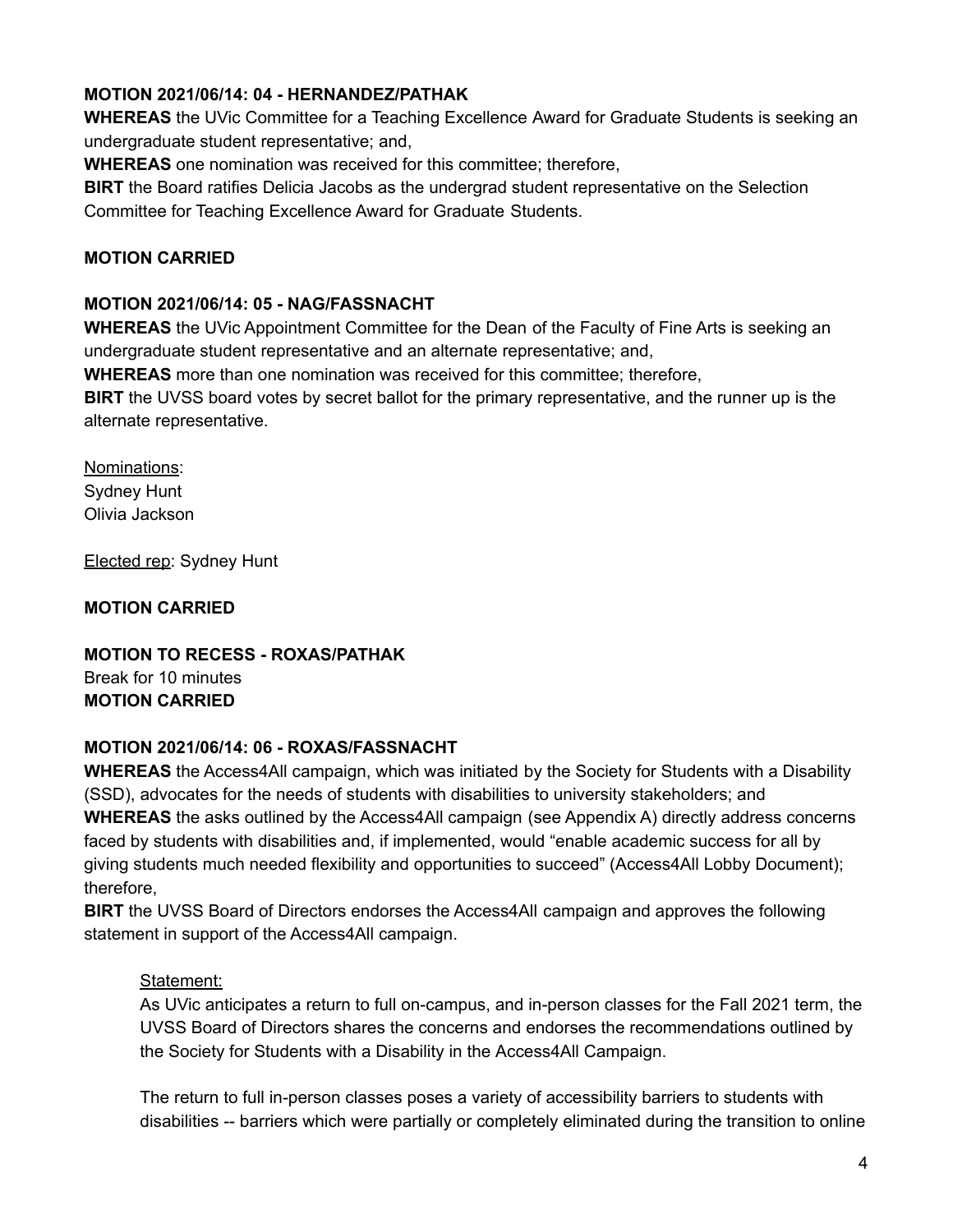learning. A hybrid model of course delivery, with both in-person and online classes, labs, and seminars is necessary in Fall 2021 for equitable access for students with disabilities and to mitigate health risks from the COVID-19 virus and its variants for the entire UVic community.

The UVSS pledges to advocate for individual accommodations for students with disabilities and systemic changes at UVic in order to move towards an educational system that is accessible, equitable, and just for all. All students deserve safety and the opportunity for academic success.

## **MOTION CARRIED**

# **MOTION 2021/06/14: 07 - NAG/PATHAK**

**WHEREAS** Terms of Reference for Finance and Operations Committee has vacancy for two (2) members at large and members at large play an important role within the committee; therefore, **BIRT** Natalie Blecha be ratified as a member at large for the Finance and Operations Committee.

# **MOTION CARRIED**

## **MOTION 2021/06/14: 08 - HERNANDEZ/PATHAK**

**BIRT** the following list of clubs are ratified without funding:

- The Wildlife Society UVic Chapter
- Global Medical Brigades
- Global Engineering Brigades
- Global Business Brigades
- UVic Women in Science
- Product Management Club
- University Bible Fellowship

## **MOTION 2021/06/14: 09 - HERNANDEZ/**

**BIRT** the following list of course unions are allocated Publication funding

- UVic Writing Undergraduate Course Union \$450.00
- OnPol (Political Science Course Union) \$1,100.00

## **MOTION 2021/06/14: 10 - HERNANDEZ/**

**BIRT** the following list of clubs are allocated Travel Pool funding

● Young Communist League \$300

## **MOTION 2021/06/14: 11 - HERNANDEZ/**

**BIRT** the following list of course unions are ratified and allocated their respective funding. No Funding

● Public Health and Social Policy (PHSP) Student Association

## **MOTION TO OMNIBUS 08,09,10,11 MOTION CARRIED**

## **MOTION CARRIED**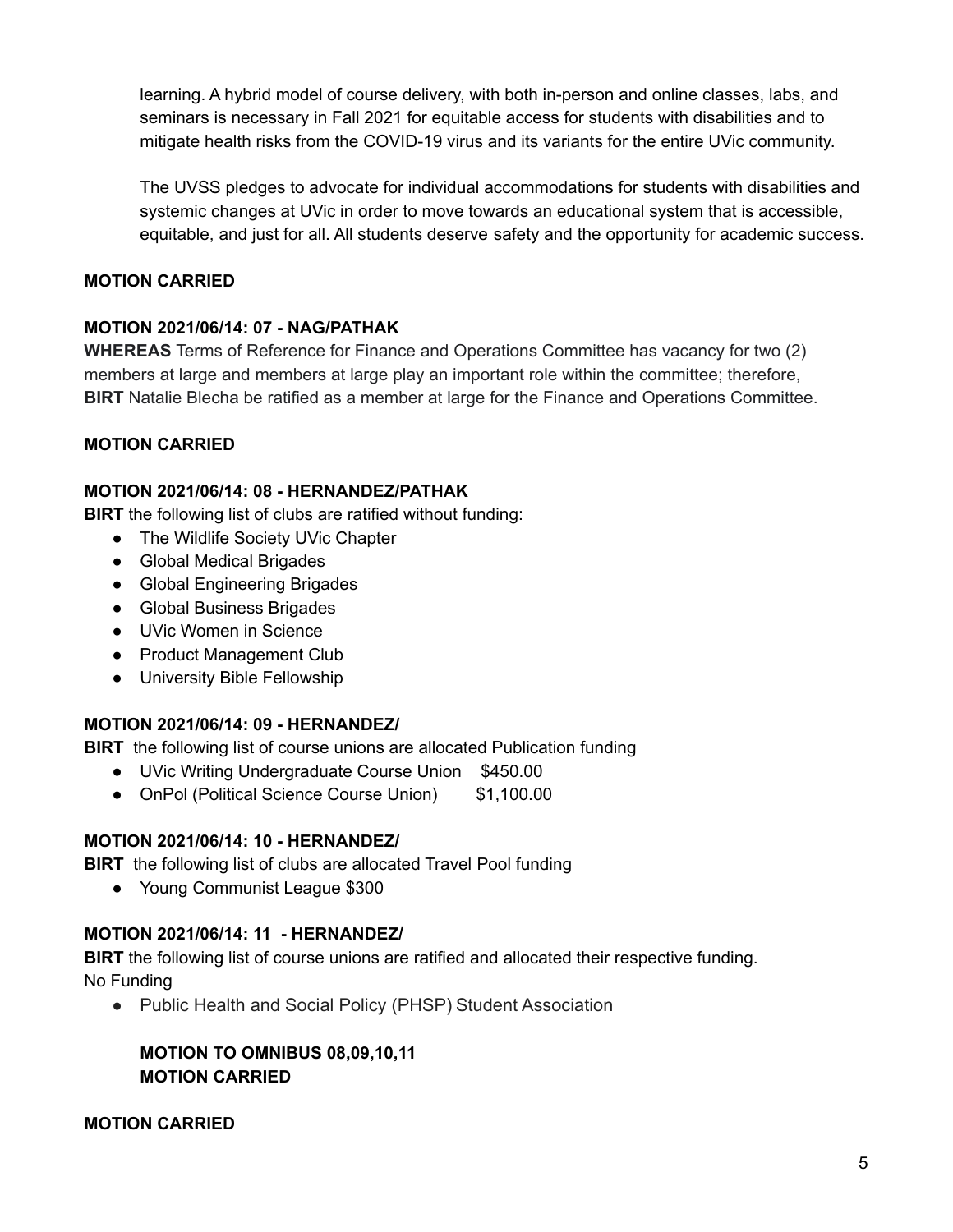## **MOTION TO MOVE IN CAMERA - PATHAK/NAG MOTION CARRIED**

The meeting moved in camera at 7:08pm.

#### **10. IN-CAMERA**

- **a. Legal**
- **b. Personnel Committee Report**

## **MOTION TO MOVE OUT OF CAMERA - PATHAK/BISNAR MOTION CARRIED**

The meeting moved out of camera at 7:09pm.

#### **11. MEETING TIMES**

**The next meeting scheduled by the Board of Directors is: Monday, June 28, 2021** on Google Meet (online).

#### **12. ADJOURNMENT**

#### **13. BOARD DIRECTORS' REPORTS**

#### **Dipayan Nag (82.25 hrs)**

- Strategic Planning Meetings
	- Student Affairs Strat Plan Session
	- Campaigns Strat Plan Session
	- Events Strat Plan Session
	- ISR Strat Plan Session
	- FinOps Strat Plan Session
	- Outreach Strat Plan Session
- Statement Review
	- Preparing Statements and GL.
	- Meeting with each portfolio director(Lead+ISR)
- Portfolio Meetings
	- Updating Strat Plan
- External Meetings
	- Introductory OSL Meeting
	- OSL Meeting on Common Events Hub on Campus.
	- Meeting with SSD.
- Committee+Board Meetings
	- Executive Committee
	- Scheduled Board Meeting
	- Emergency Board Meeting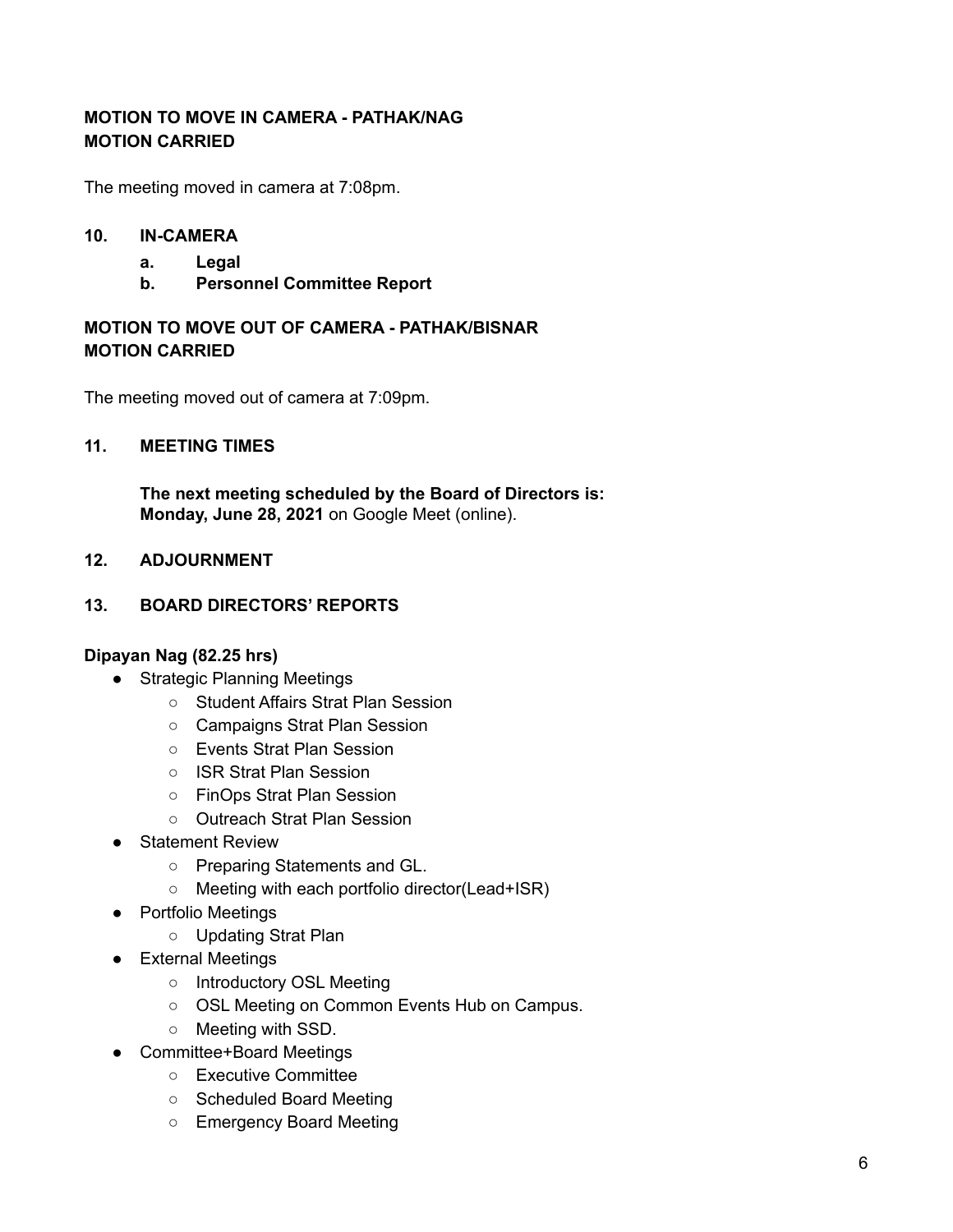- Member Outreach Committee
- Personnel Committee
- Finance & Operations Committee
- U-PASS Appeals Committee
- CampaignsCommittee
- Executive Director Hiring Committee
- **Other Internal Meetings** 
	- Leads Meeting
	- Meeting with Q
	- Meeting regarding U-PASS.
	- Meeting with MarComm regarding Strategic Plan.
- **Other Administrative Duties** 
	- Emails
	- Editing/Reviewing documents
	- Other forms

# **Mariel Hernández (71.5 Total Hours)**

*Meetings and Committees (18 hours)*

- Attended Member Outreach, Events, Campaigns, and Fin Ops committees (8 hours)
- Leads and Exec team meetings (3 hours)
- UVic meetings: Operational committee and Office of Student Life (4 hours)
- Chair and prep for ARC (3 hours)

# *Hiring (4.5 hours)*

- AVP Outreach (0.5 hours)
- Executive Director (1 hour)
- Vice Provost (3 hours)

*Clubs and Course Unions (7 hours)*

- Planned Clubs and Course Union Days in the Fall
- Cleaned up accounts
- Planned Councils on June 14th

## *Administration (34.5 hours)*

- Strategic Planning and review of Affairs financial statements (2.5 hours)
- Meetings with Affiliated and Advocacy coordinators (2 hours)
- Social media planning, writing captions, and meetings (1 hour)
- Interviewing training firms (2 hours)
- Reviewed and submitted cheque requisitions, and signed off on cheques (2 hours)
- Answered emails, questions, and complaints (25 hours)

## *Advocacy (7.5)*

- Equity, Diversity and Inclusion project: editing report, holding one on one interviews with faculty, and strategic planning (2 hours)
- Student Participation on Committees: write advocacy document, guidelines, and meetings (5 hours)
- Food Bank and Free Store: committee meeting (0.5 hour)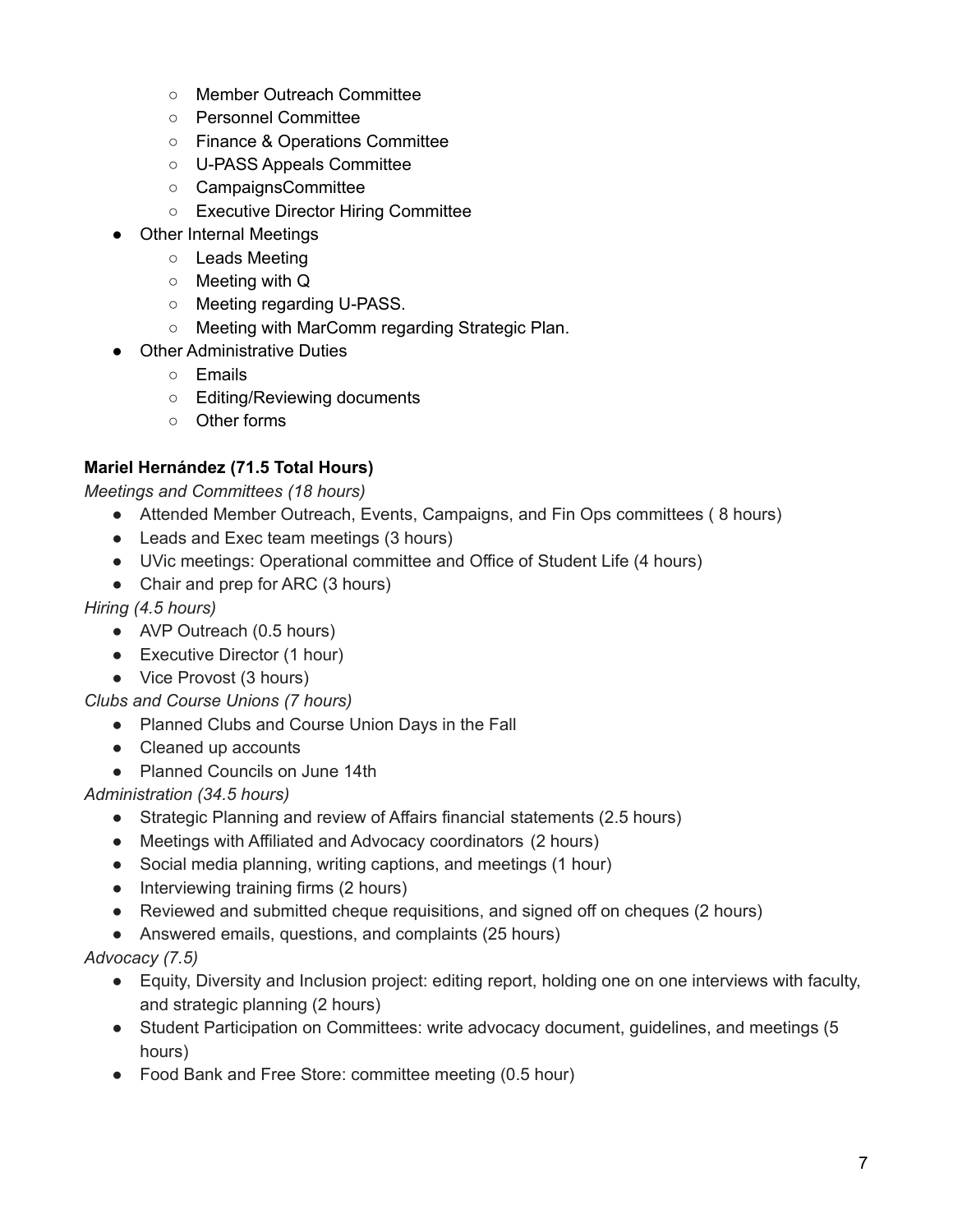# **Robin Pollard (78.5 hours)**

General:

- Emails and Communications
- Leads Meetings
- Exec Meetings
- OSL Meeting
- BOD Meeting
- Various Committee Meetings
- Strategic Planning
	- Pep work
	- Campaign plans
	- Meetings with DALs and Board Members
- Campaign Planning
- Emails and organizing
- Check-in Meetings with Research and Coms
- Budget and Finance Planning
- Moving Forward Together Honouring Consent Addressing Sexualized Violence within B.C. Post-Secondary Communities Forum (3 days)

Personnel Committee

- Prep Readings etc
- Meetings

ReThink Mental Health

- BIPOC Mental Health
- Meeting with Sarah PSC
- ReThink Campaign Plan
- Meeting with Student Wellness Centre and PSC

Make Transit Work

- VRTC Meetings and Prep for Board Meeting
	- Review of Agenda
	- Prep for agenda responses
- Meetings with Lisa Trotter (VRTC)
- Transit Coalition Meeting(s)

Anti-Discrimination Campaign

- Meetings with faculty
- Working group meetings
- Campaign planning

Fair Practicum Reform

- Meeting with Michelle, Outreach and EQHR
- Meeting(s) with Michelle, UVSS and ABCS

LGC

● Meeting with AVP

Community Relations

• Other Student Society Meetings (CCSS, AMS, ABCS)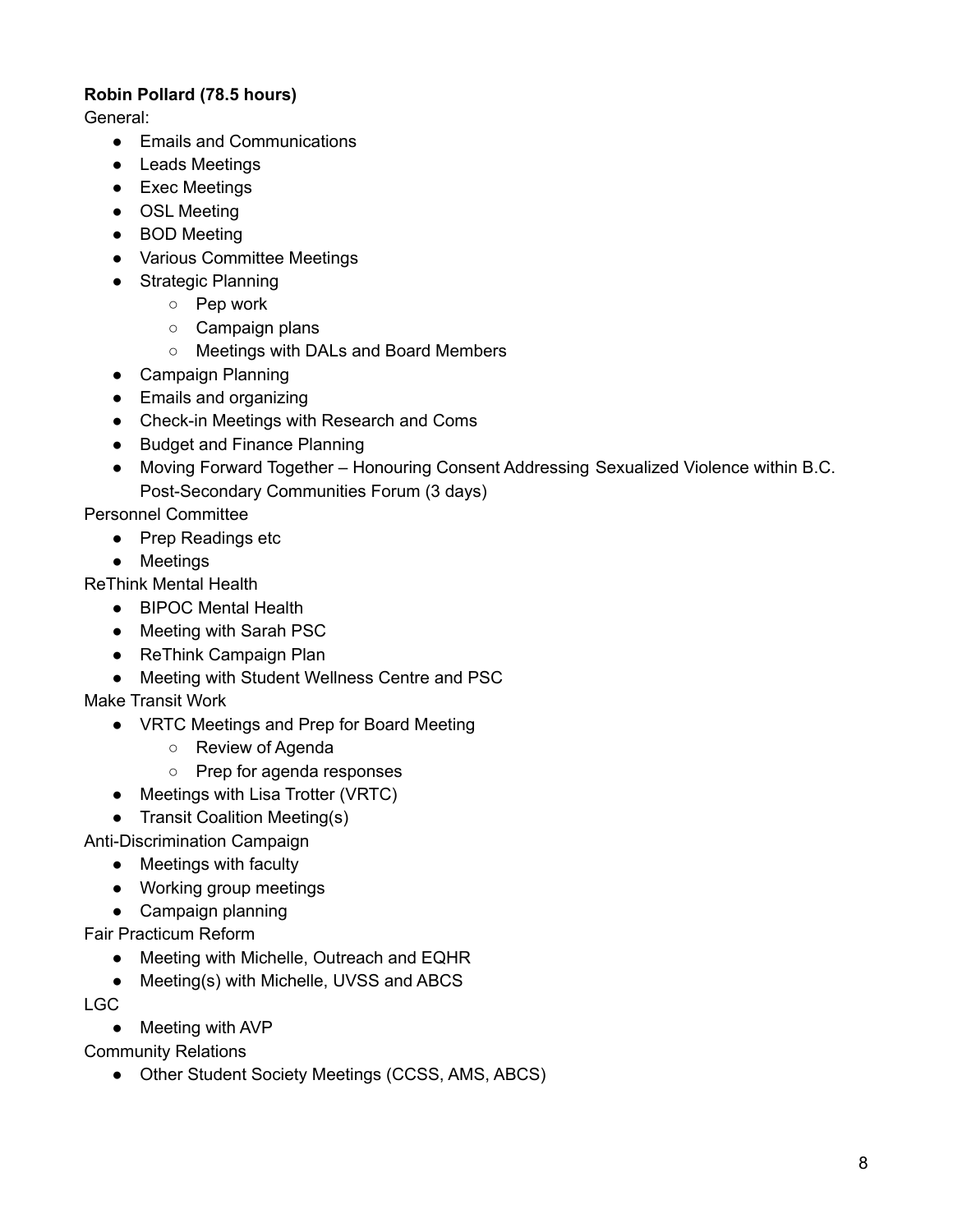# **Q Roxas (81.25 hours)**

Meetings + Committees (38.0 hours)

- Finance and Operations Committee
- Campaigns
- ED Hiring Committee
- OSL Kate, orientations
- Member Outreach Committee
- Talking Hot Lunch with Dale and Katie
- Planning CKO with Dale
- Leads OSL student engagement
- Operational Relations
- CKO graphics planning with Leanne and Brent
- FBFS Committee
- Meeting with Dip re budgets and food programs
- Personnel Committee
- ARC Meeting
- Emergency Board Meeting
- Advo Groups to talk about Hot Lunch
- Brent, Hot Lunch graphic brainstorming
- Leads
- Exec
- OSL (Lily & Luca) Introductory
- Board Meeting
- Troy at CFUV Bands on the Roof
- Vikes + Thunderfest planning
- EQHR 5 Days of Action Planning Committee
- Events Committee
- Quick guest speaking at ARC to discuss ED Hiring Committee
- Multiple meetings with DALs
- SSD Access4All Townhall meetings
- Meetings with Robin/Campaigns, ReThink Mental Health + Anti-Asian Discrimination planning and organizing, writing and editing survey

● Multiple, ongoing working groups with Mariel, Robin, Marran: Anti-Discrimination campaign

Admin + Emails (10 hours)

- Contact with, or subjects regarding, but not limited to:
	- CKO
	- Thunderfest
	- OSL student orientations
	- Ombudsperson
	- NSU events
	- BIPOC Mental Health
	- CFUV + Bands on the Roof
	- Meal Exchange event
	- OSL and EDI
	- SSD Access4All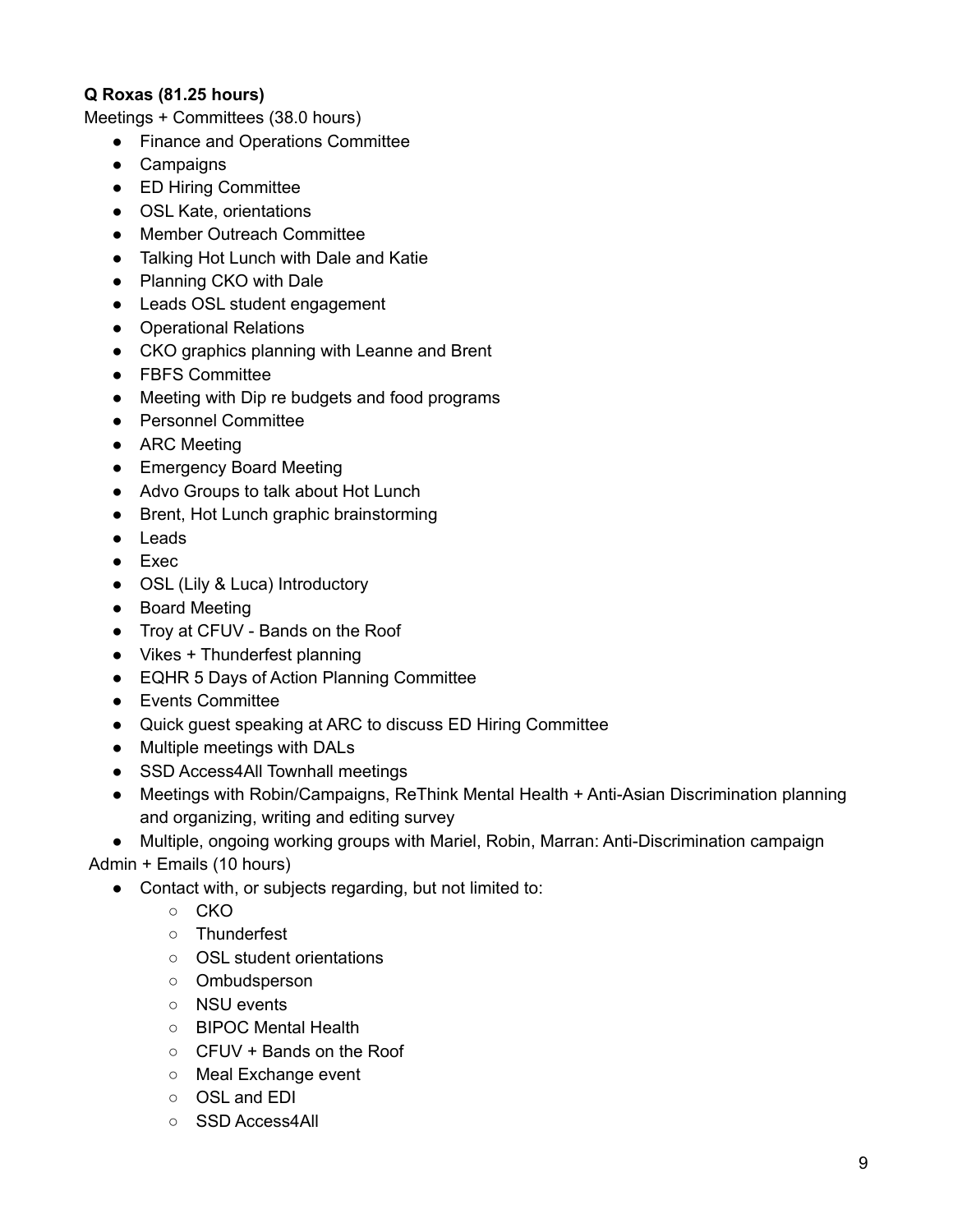- Reading Personnel Committee documentation
- Updating and planning EC agenda
- Organizing contacts, schedules, folders, budgets, etc. for CKO

Events Portfolio (31.75 hours)

- Events yearly calendar planning
- Budgeting events
- Strategic Planning for Events Portfolio!!!
	- Prepping + orientation
	- Writing, editing, calculating, planning, organizing goals for the year
	- Sharing doc and receiving feedback
	- Follow up edits
- Developing an ongoing, collaborative To Do List for ease of communication + delegation with DALs
- Developing, planning, and balancing Hot Lunch: portions, frequency of giveaways, and expenses
- Planning for CKO
- Anti-Asian Discrimination survey editing, sending internally for edits and feedback

Outreach (1.5 hours)

- Meetings to discuss Fairy Creek solidarity
- Final edits and approval of Asian Heritage Month statement

# **Marran Dodds (69.25 hours)**

- *Committees/Meetings*
	- Leads Meeting 1.5 hours
	- Exec Meeting 2 hour
	- Outreach Portfolio 0.5 hours
	- Ombudsperson Committee 1.5 hours
	- Board Meeting 2 hours
	- Member Outreach Committee 1.5 hours
	- Events Committee 1 hour
	- Campaigns Committee 1.75 hour
	- Operational Relations Committee 1 hour
	- OER Adjudication Committee 0.75 hours
	- Meetings w/ OSL 2 hours
	- Introductory Check-in with OSL 1 hour
	- Meeting with Jim Dunsdon 0.75 hours
- *Ongoing Projects*
	- Equity, Diversity, and Inclusion
		- Anti-Discrimination Campaign working group 1 hour
		- Sending emails re participation in NLC Audit 1 hours
	- Practicum Reform
		- Meeting with EQHR 1 hour
		- Meeting with ABCS 1 hour
	- Return to Campus Advocacy
		- Synthesized notes from Operational Relations Committee 1 hour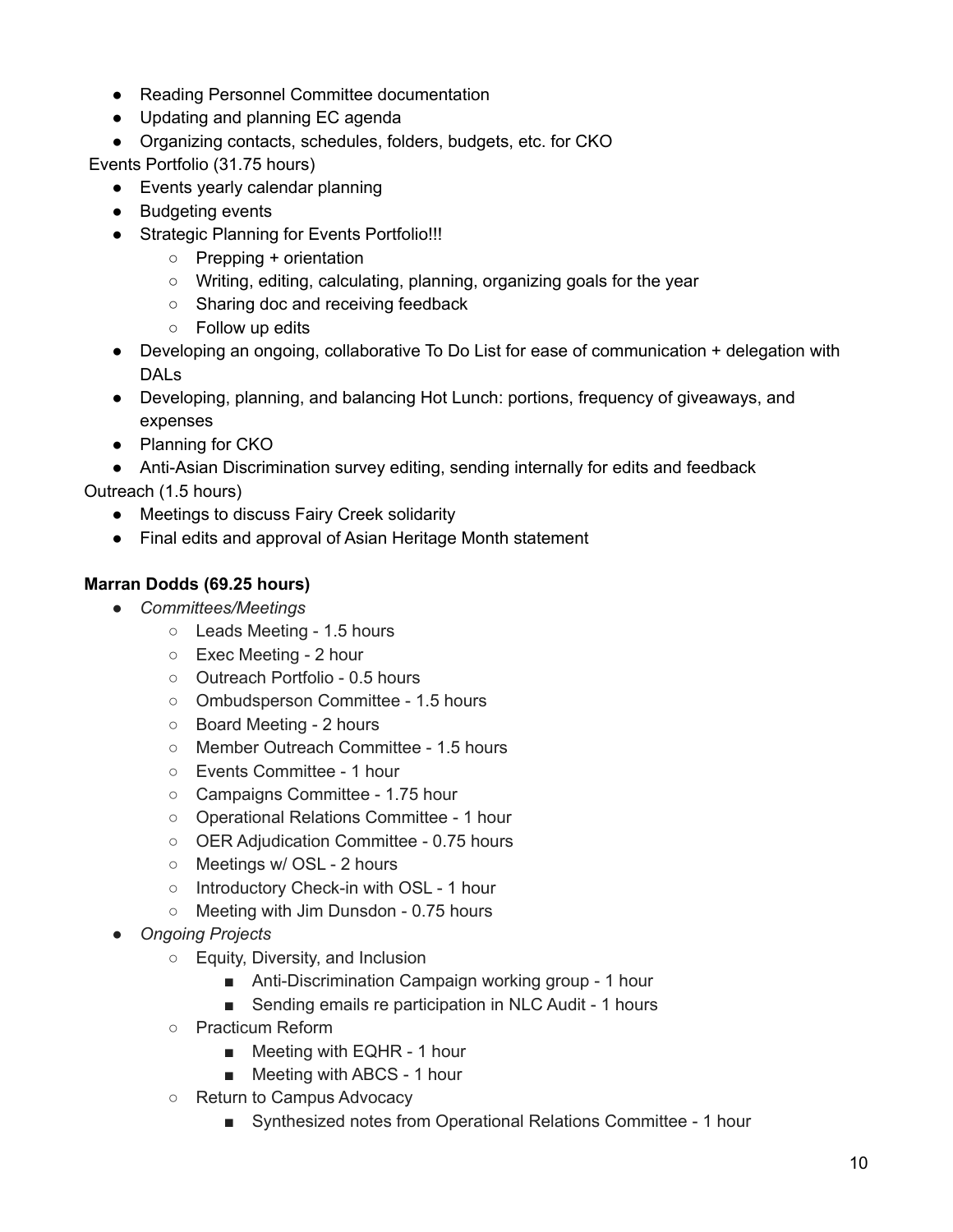- Meeting with Jon (Campaign Organizer) 0.5 hour
- Attended Student Reference Working Group re Return to Campus Guidelines 1 hour
- Drafted follow up email to BC Provincial Health Office 2 hours
	- Meeting with Delicia to finalize email 0.5 hours
- Drafted motion and statement in support of Access4All 0.5 hours
- Wellness Journals
	- Organizing IG Takeover Plan 1 hour
	- IG Takeover 1 hour
	- Meeting with Leanne and Brent 0.75 hours
- PIRG Award
- UVSS Swag
	- Meeting with Fairware 0.5 hours
	- Emails and Admin 0.25 hours
- Community Immunity
	- Brainstorming with Q 0.25 hours
	- Organizing SM Outreach plan 1 hour
	- Meeting with Graphics 0.25 hours
	- Working Meeting w/ Deb 1.5 hours
	- Approved campaign logo 0.25 hours
- Strategic Planning
	- Prep for the planning session 2.25 hours
	- Strategic planning session 1.5 hours
	- Working on Strat Plan 2.5 hours
- *Administrative & Misc.*
	- Emails, Administration, and Organizing 21.25 hours
	- Creating Agendas 1 hour
	- Preparing IG Story information for support for Kamloops Residential School News 2 hours
	- Communication with students 1.5 hours
	- Communication with Dals and Advo Reps 1.25 hour
	- Prep for OER Adjudication Committee 1 hour
	- Scheduled Ombudsperson Committee Meetings 0.5 hours
	- Finalizing Senate Committee membership 0.5 hours
	- Sent out policy to Ombudsperson Committee 0.25 hours
	- Looking over finances/budgets 0.5 hours

## **Joshua Fassnacht (21.5 hours)**

- PSC Committee (1 hour)
- Access4All (4.5 hours)
	- Meetings
	- Admin & Emails
	- Planning
- Member Outreach Committee (1 hour)
- ISR Strat Plan (5 hours)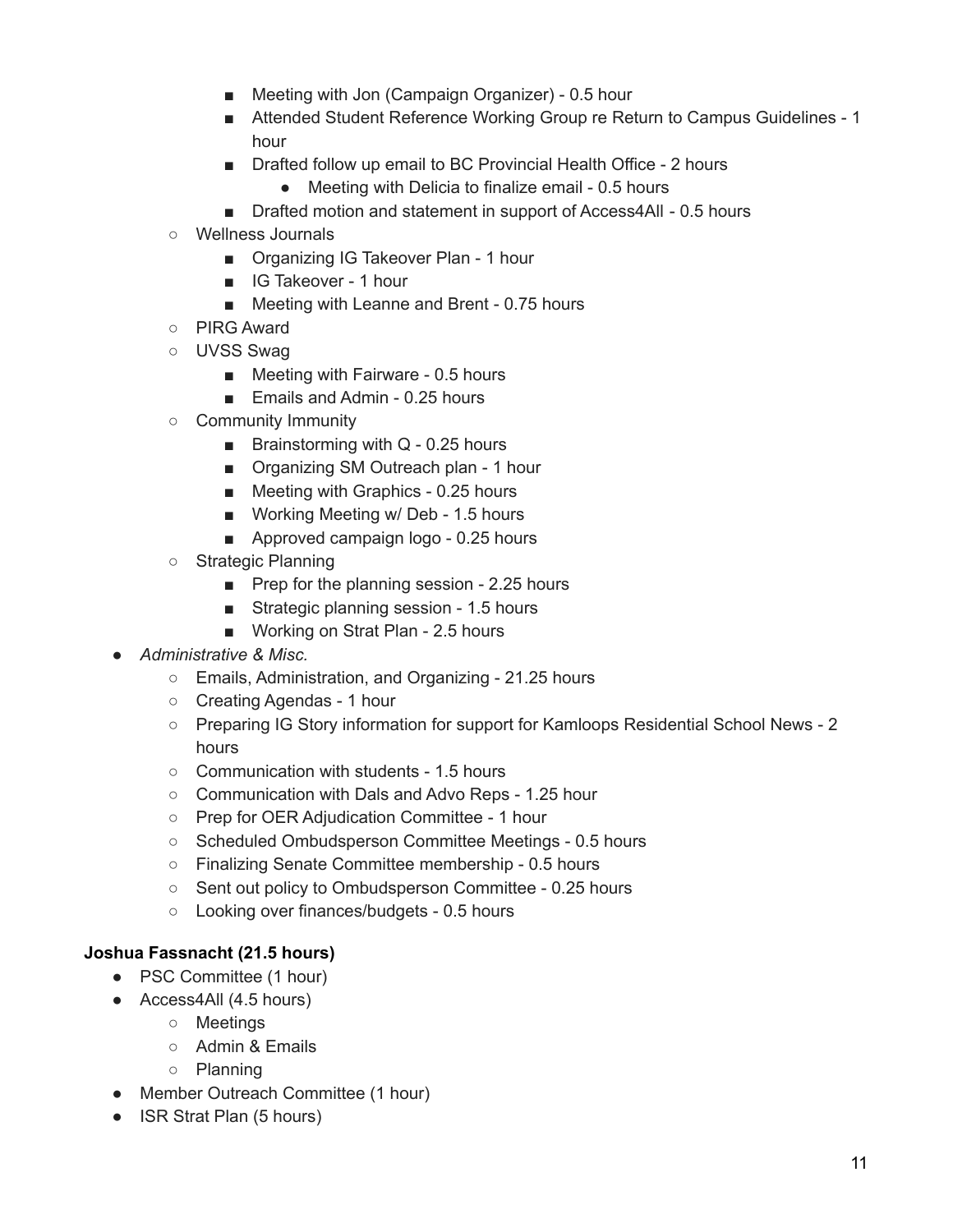- Admin
- JF+SP
- Planning Meeting
- Campaigns Committee (2 hour)
- RP+EL+JF ISR Planning (.5 hour)
- Fin Ops Committee (1.5 Hours)
- Responding to Students (1.5 hour)
- General Admin/Project Planning (4.5 hours)

## **Rowan Froese (10.5 hours)**

- Board Meetings (1.5 hours)
- Strategic Planning (6.25 hours)
	- Portfolio Planning Meeting
	- Rough Draft
	- Strategic Planning Meeting
	- Portfolio Wrap-Up Meeting
- Read Financial Documents (0.75 hours)
- UPass Appeals Committee (1 hour)
- Read Minutes for FinOps Committee Meeting (0.5 hours)
- Other (0.5 hours)

## **Hailey Chutter (7 hours 10 min)**

- Various Meetings and work on the Campaigns Strat Planning document (3.5 hours)
- Divest planning meeting (1 hour)
- Board meeting (15 min)
- Portfolio meetings (1h 45 min)
- FBFS meeting and organization (40 min)

# **Deborah Berman (8 hours)**

- Outreach Portfolio (0.25)
- Access 4All meeting (1.25)
- Member Outreach Committee Meeting (0.5)
- Events Committee Meeting (1)
- Campaigns Committee Meeting (0.75)
- Strategic planning (1.5)
- Community Immunity Social Media Planning (1.5)
- Member Outreach Committee Meeting (0.75)
- Campaigns Committee Meeting (0.5)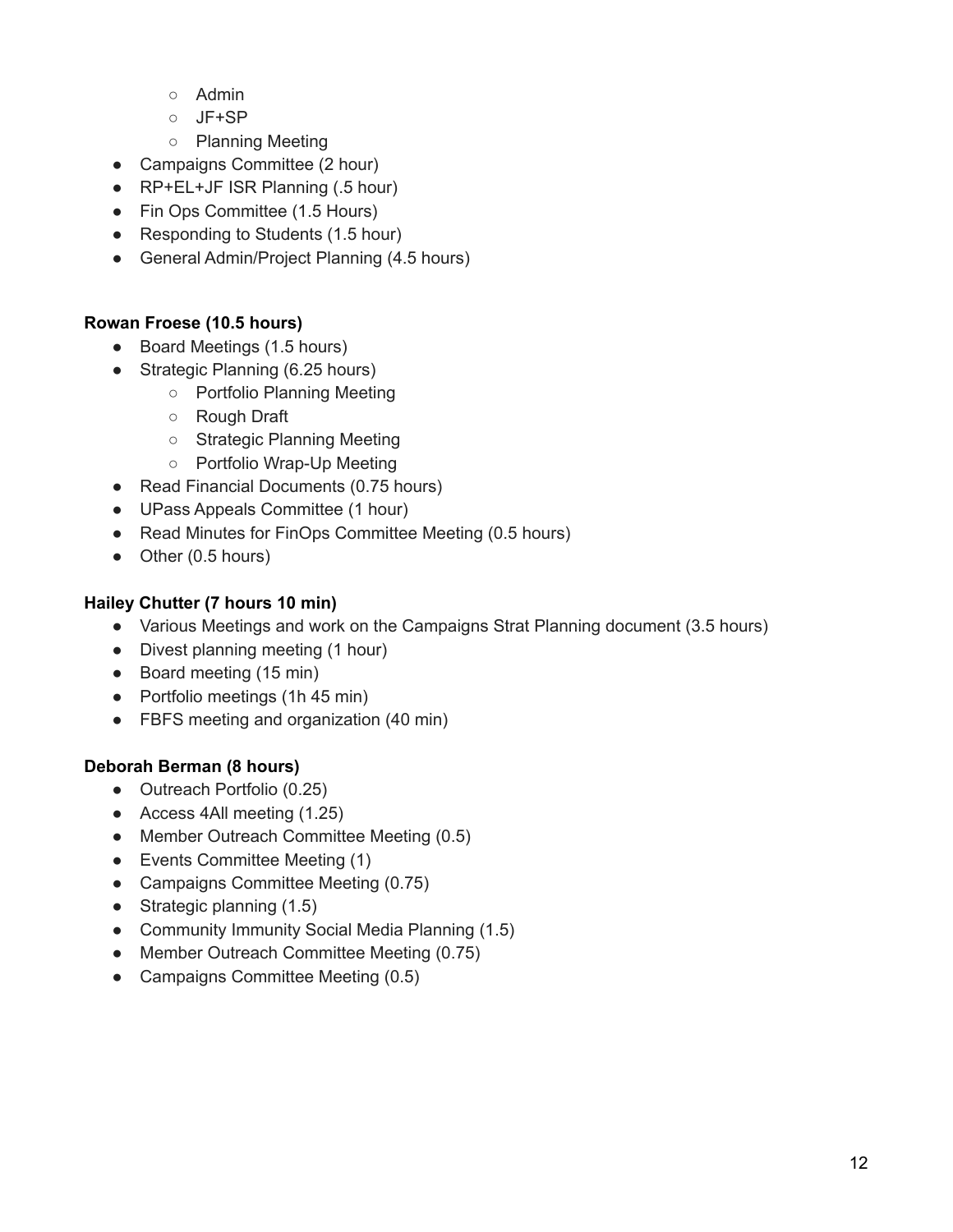## **Dhruvi Raichada (6 hours)**

- Strategic Planning
- Events portfolio meeting
- Correspondence and planning with lead
- Personnel committee meeting

#### **Siddharth Pathak (7 hours)**

- Strat Plan Meeting & Document Editing (3hrs)
- Communicating with Engineering Club (2hrs)
- Emails (1hr)
- Committees Minutes Reading(1hr)

#### **Nigel Bisnar (8.25 hrs)**

- Board Meeting (1.5hrs)
- Emergency Board Meeting (0.25hrs)
- Member Outreach Committee Meetings (2hrs)
- Finance and Operations Committee Meeting (1.5hs)
- FinOps Portfolio Meetings (2hrs)
- FinOps Strategic Plan Revision (1hr)

#### **Kishal Scholz (6 hours)**

- Strategic planning (1.5 hours)
- Events Committee (1 hour)
- Portfolio meetings (1 hour)
- Correspondence and planning with lead (1.5 hours)
- Anti-Asian Discrimination survey (1 hour)

#### **Shilpa Parveen (5.5 hours)**

- Meeting with the director of ISR [2 hours]
- Worked on emails, social media and to do list as a DAL [2 hours]
- Strategic Planning with Alannah, Dip & Josh [1.5 hours]

#### **Kritika Gupta (8 hrs)**

- $\bullet$  Portfolio meeting = 1.5 hrs
- $\bullet$  Strat planning meeting = 1 hr
- Campaigns committee meeting = 2hrs
- BIPOC mental health planning 1.5hrs
- $\bullet$  Strat planning = 2hrs

#### **Delicia Jacobs (23 Hours)**

- Committee meetings (3 hours)
- Admin, phone calls and emails (7 hours)
- Coordinating and planning meetings with varies stakeholders (3 hours)
- Providing feedback from an SSD perspective (6 hours)
- Attending access for all meetings (2 hours)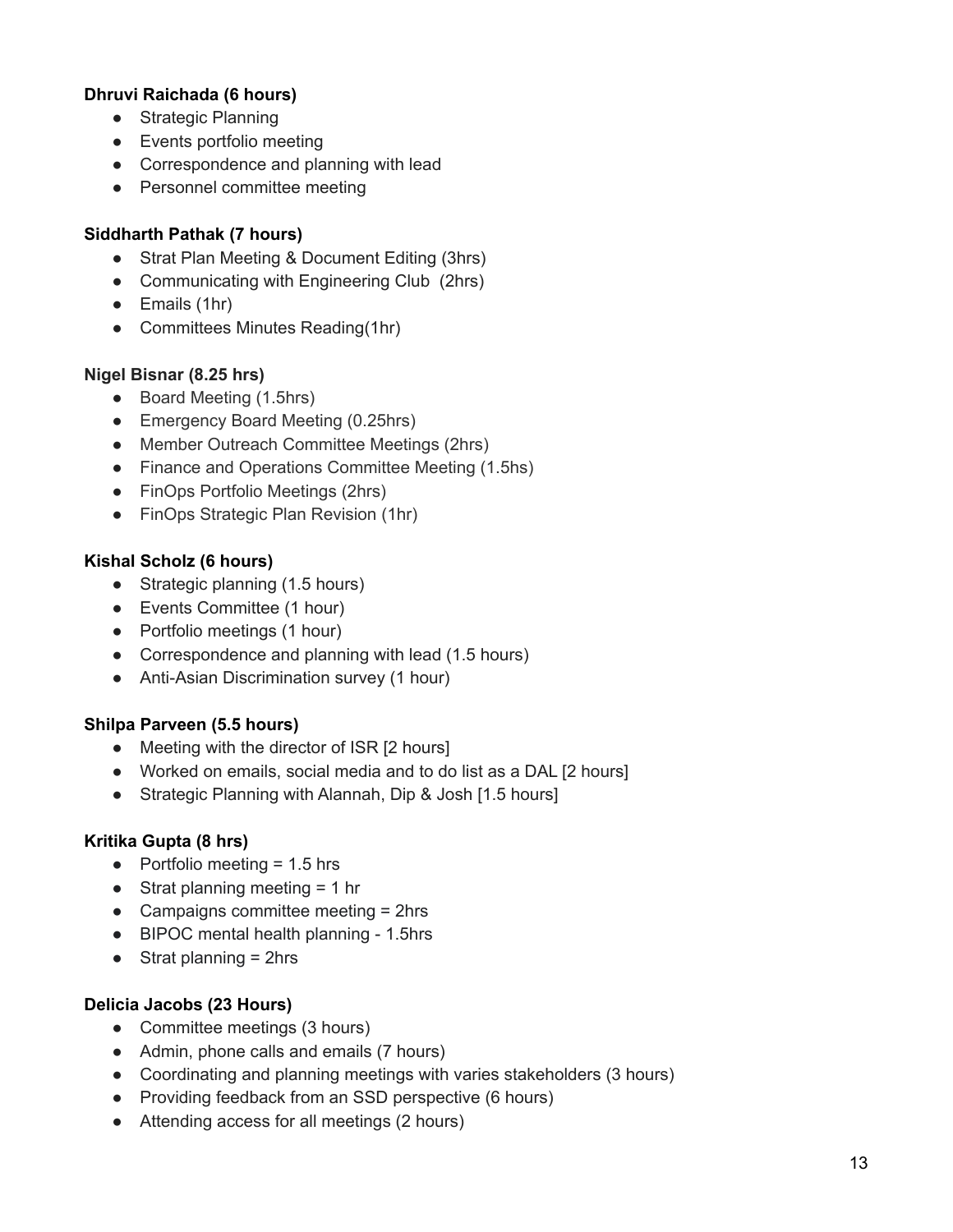● Editing (2 hours)

# **Kai Muir (3.25 hrs)**

- $\bullet$  ARC, .75 hrs
- GEM collective meeting 1.5 hrs
- Meeting with coordinator .5 hrs
- Reviewing materials for Events committee .5 hrs

# **Gina Tran (2hr)**

- board meeting (30 mins)
- $\bullet$  ARC (30 mins)
- upass appeal (1hr)

# **Owen Taylor (3 hours)**

- Emergency ARC meeting (0.5 hours)
- Campaigns meetings (1 hour)
- Board Meeting (1.5 Hours)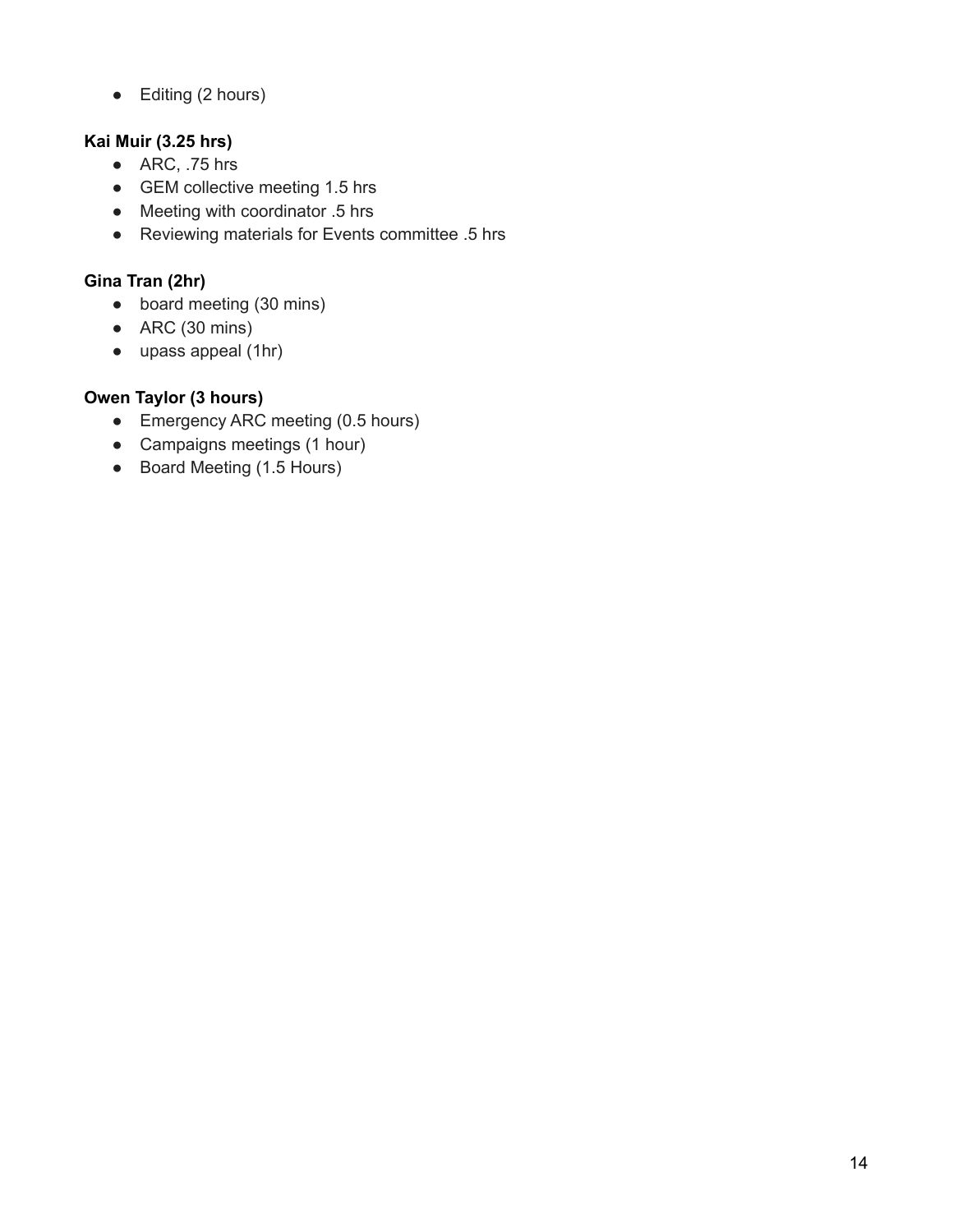# **APPENDIX**

Appendix A:

May 13th, 2021



# Access4All Lobby Document Regarding Hybrid Course Delivery

We are elected representatives for students with disabilities at UVic. We are responsible for ensuring that the needs of students with disabilities are properly understood and considered by university stakeholders.

UVic's transition to online course delivery removed several access barriers for many UVic students with disabilities. Additionally, many parents, caretakers, and working students found it easier to engage in UVic's online-delivered courses. As our campus plans a transition back to in-person courses in the Fall, health concerns are top of mind for many members of the campus community. While a transition to in-person courses could have negative consequences for many, a transition to hybrid course delivery could enable academic success for all by giving students much needed flexibility and opportunities to succeed. It is imperative that UVic listens to the voices of those who are going to be impacted the most by this transition.

Our Asks to You:

**1. A hybrid course delivery consisting of both online and in-person classes, labs, and seminars is necessary in Fall 2021 for equitable access for students with disabilities and to mitigate health risks from the COVID-19 virus and its variants for the entire UVic community.**

And;

**2. Conduct a review of UVic's hybrid education model after the Fall term to understand its educational efficacy and to determine whether or not it should be continued post-COVID.**

## **Why Hybrid Course Delivery?**

## **Disability Access Associated with a Return to in-Person Course Delivery**

• In our consultations with disabled students thus far, we've heard about a multitude of accessibility barriers that have been partially or completely eliminated due to UVic's transition to online course delivery. Some examples of this include: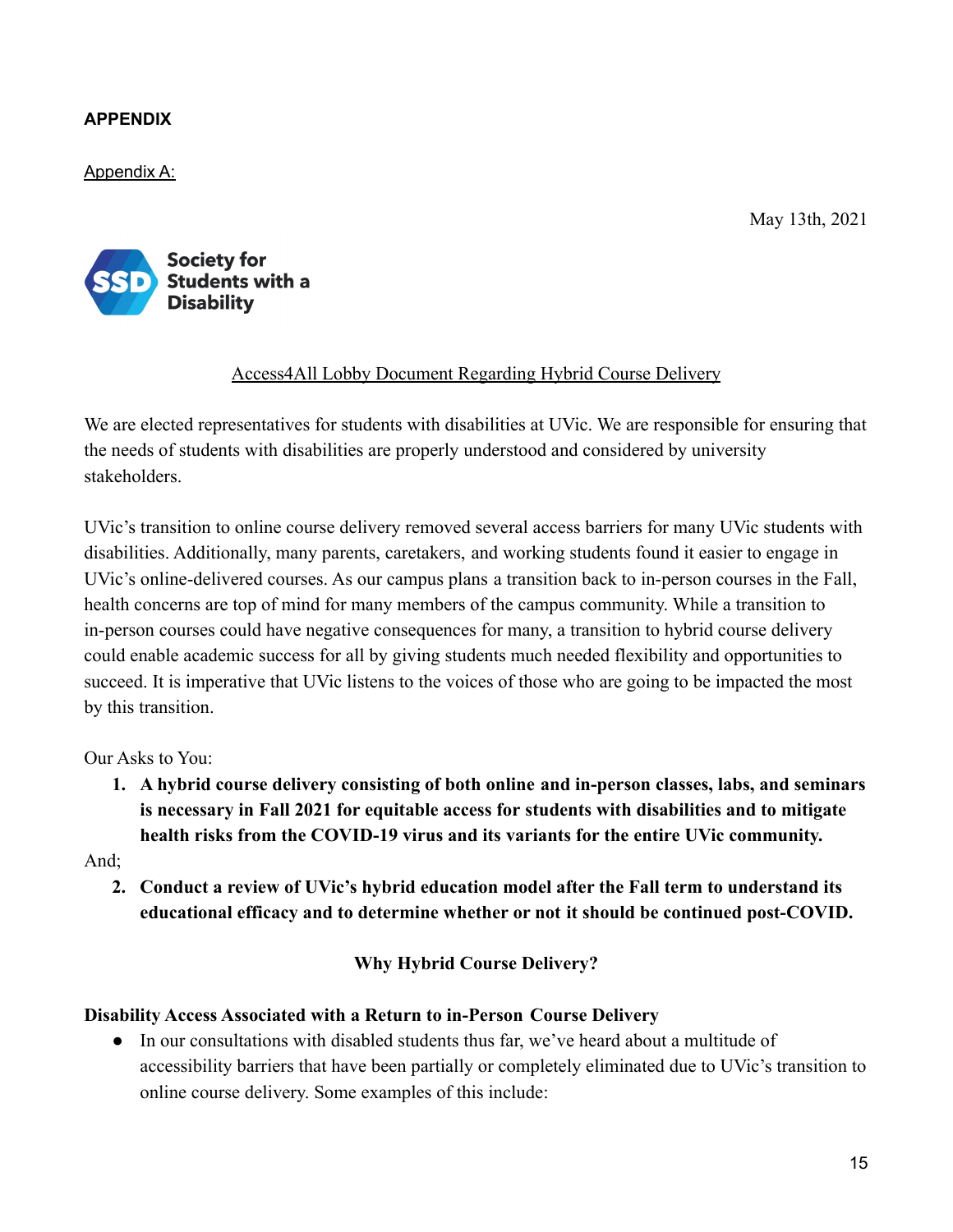- Students with disabilities that impact focus and attention in a classroom setting have been able to control their environment to support their individual access needs, allowing them to learn more effectively and efficiently.
- Flexibility provided by online classes, especially recorded lectures, has enabled students to attend classes and complete their coursework while working around regular medical and disability-related appointments.
- Students with disabilities that impact their ability to leave the house on a regular basis have been able to consistently attend classes and can more readily access their coursework and connect with classmates online.
- Students living with chronic pain have been able to engage with their coursework without increased pain from uncomfortable seating or walking to class negatively impacting their ability to focus and retain information.
- Recorded lectures have reduced learning barriers for students with auditory and visual processing disorders and disabilities that impact sustained attention, such as ADHD, autism, PTSD, depression, anxiety, and chronic pain. Being able to replay parts of a lecture can significantly help students who struggle with attention, as well as benefiting students who have chronic illnesses that may require them to take breaks at unpredictable times when symptoms arise.
- Students with mobility challenges and chronic pain have been able to enroll in labs that were previously inaccessible to them due to physical requirements such as walking and prolonged periods of sitting and/or standing.
- Mask requirements for in-person classes will pose a significant accessibility barrier for Deaf and hard of hearing students who rely upon lip reading to communicate with their peers and professors.
- **●** UVic will further structural ableism by retracting the flexible learning environment that was implemented for the pandemic which promotes accessibility.
	- Students with disabilities should not have to attend inferior, online academic institutions to have their access needs met.

# **Health Risks Associated with a Return in-Person Course Delivery**

- When feeling sick, students will be forced to decide between quarantining or falling behind in their course work.
- A Lack of sufficient vaccine protection/access for students, faculty, and staff will make on-campus settings unnecessarily risky for all members of the UVic community, especially those who are disabled, immunocompromised, mature, and otherwise more vulnerable.
	- It is not anticipated that students will have received a full-dose of vaccines by September, 2021.
	- Some vaccines are likely less effective in protecting against certain COVID-19 variants.
	- There is a possibility that the vaccines may not provide effective protection against long-covid, which could lead to UVic community members becoming temporarily or permanently disabled as a result.